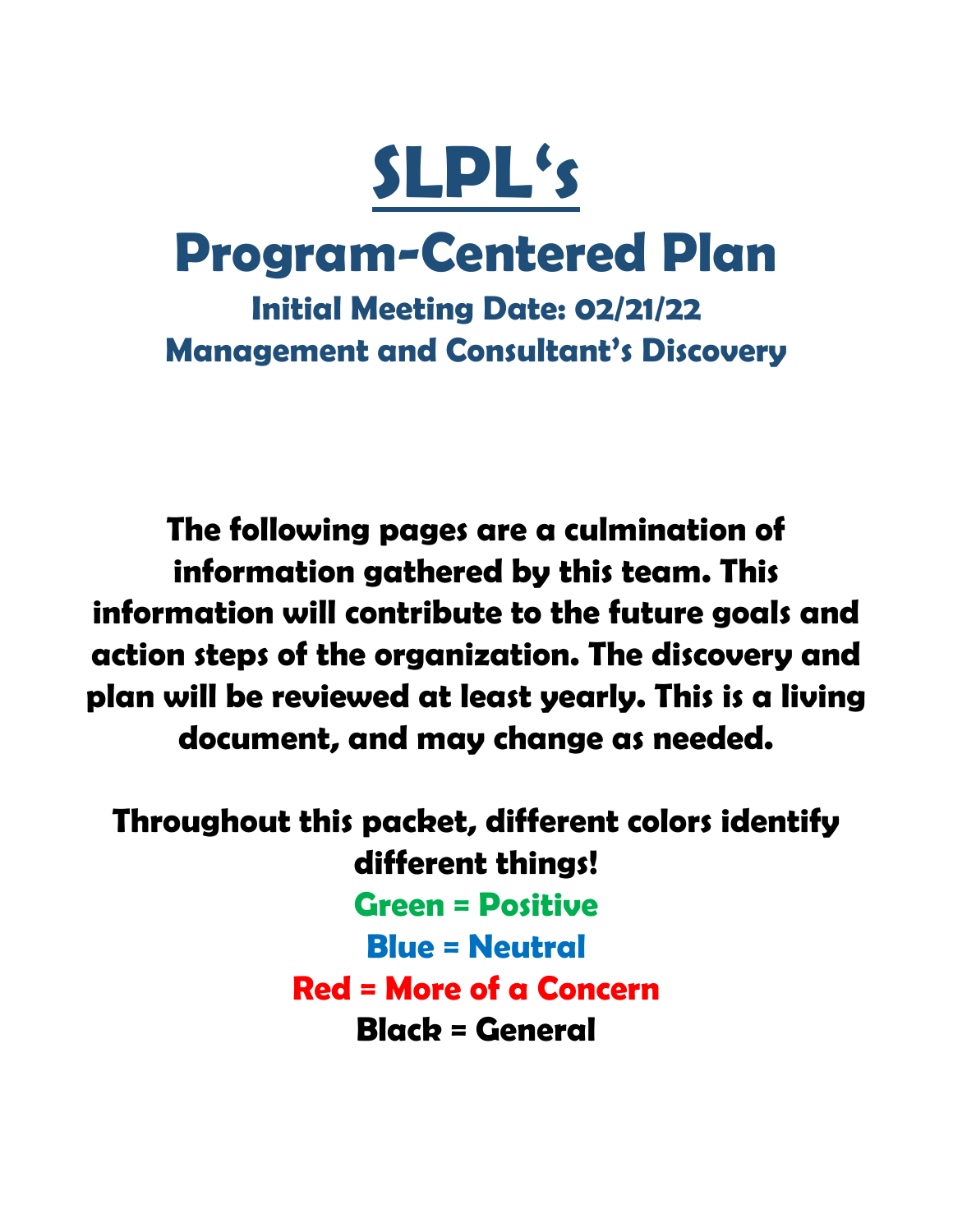

#### *What are the goals for your agency/programming?*

Guidelines for Vision:

- It is NOT a traditional vision statement used for marketing purposes.
- It is a statement that should be reflected on for all questions or thoughts which arise through the entire process.
- It should be questioned and reviewed on occasion to see if it still falls in line with where you are and where you want to be.
- Think of this statement as a living and breathing statement. It is something that can and will change as this project or your program changes and grows.

Samples:

 $\bullet$ 

- To develop a culture at our center where youth and young adults with disabilities can have opportunities to learn, grow, experience and guide their individual transitions to adulthood.
- To provide programming and resources, related to independent living skills, to youth, young adults, and their families in our area. Working with other transition entities to assist the youth or young adult in making the transition to adulthood and achieving his or her goals.
- To develop a culture at our center where youth and young adults with disabilities can have opportunities to learn, grow, experience and guide their individual transitions to adulthood.
- To provide programming and resources, related to independent living skills, to youth, young adults, and their families in our area. Working with other transition entities to assist the youth or young adult in making the transition to adulthood and achieving his or her goals.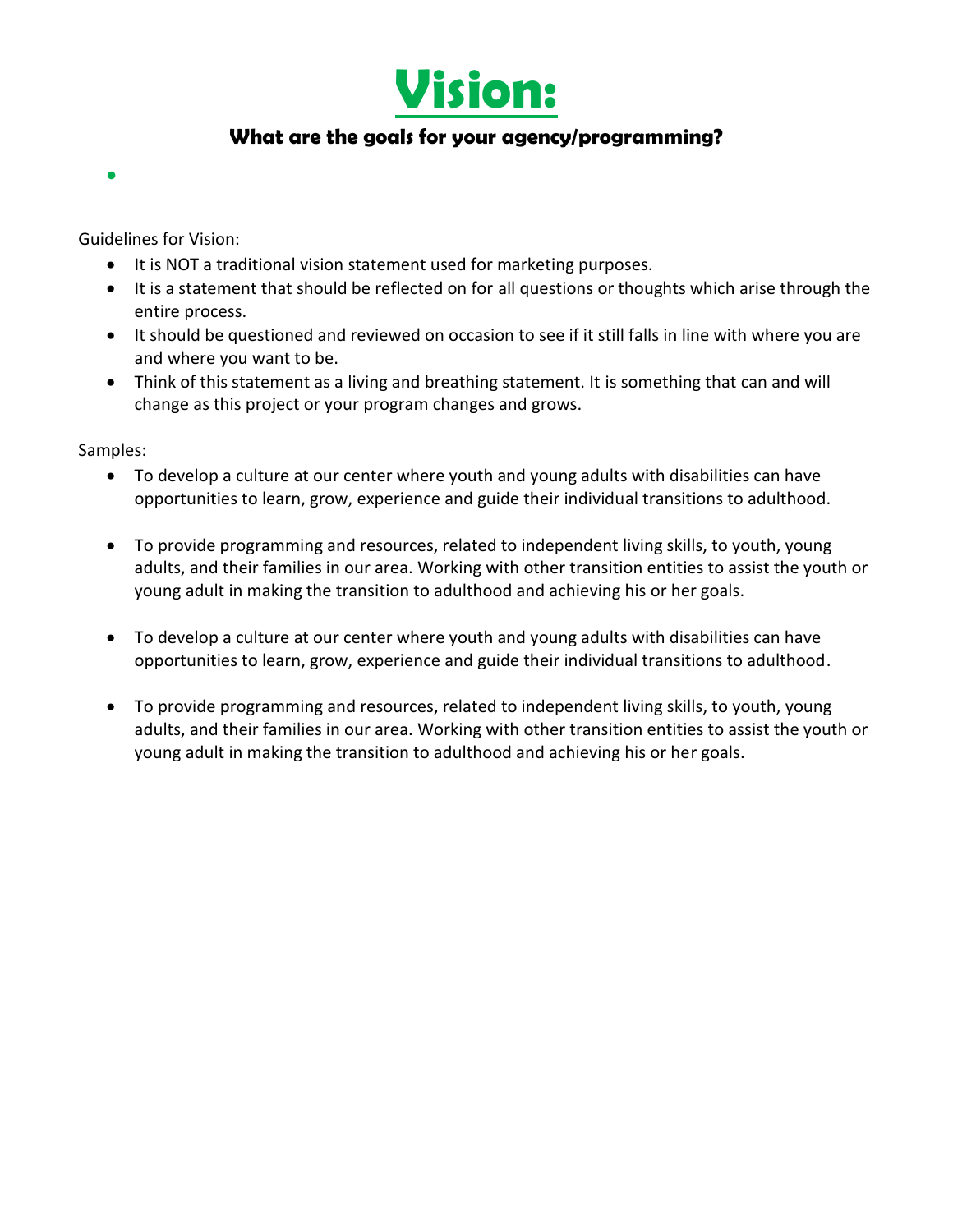### *Relationships:*

*People we know or with whom we have connections. People closest to it (e.g. staff, strong partners) go in the middle circle. Those outside the circle should be other funders and partners or those you know and are connected with, but are not as close as others.* 

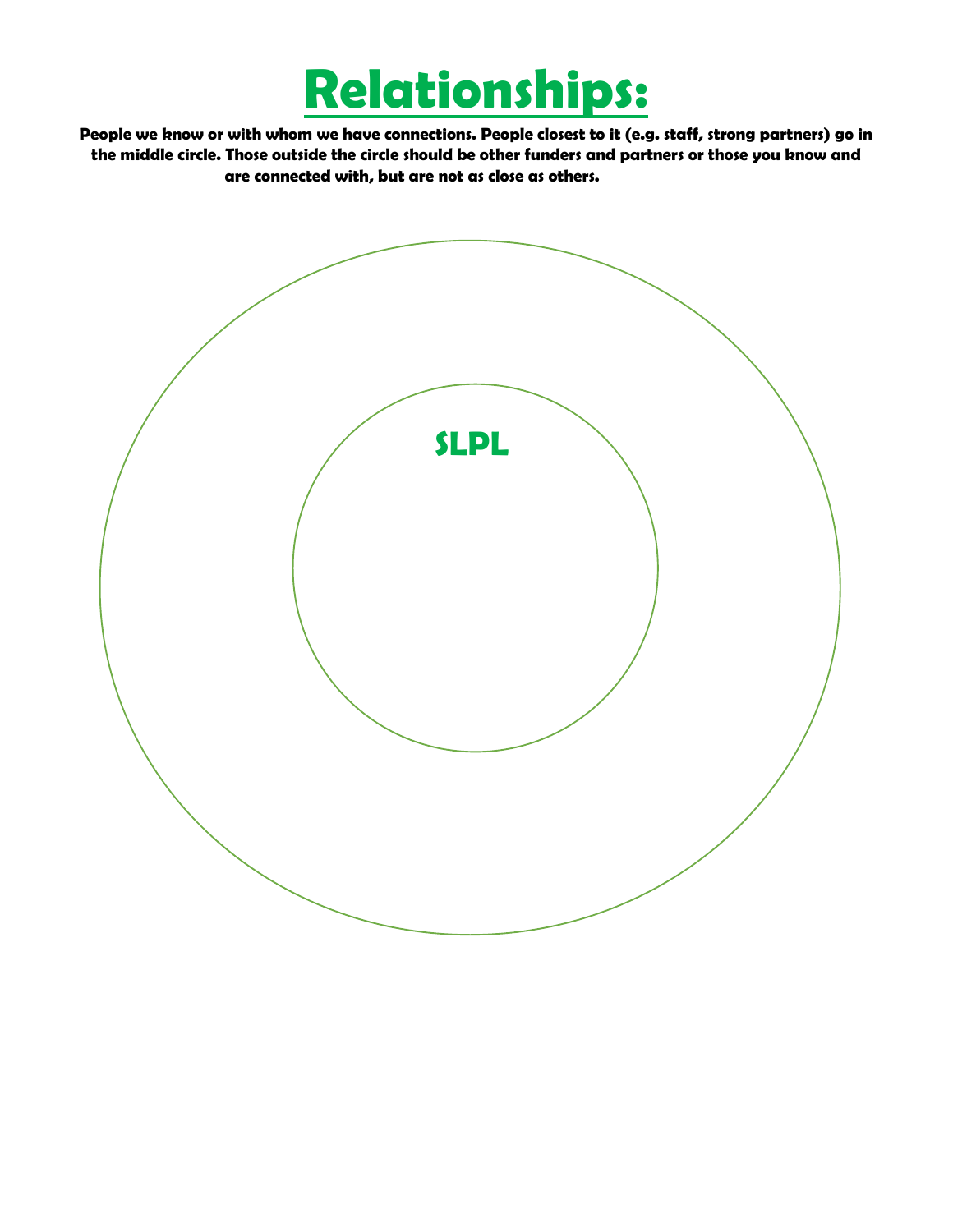

 $\bullet$ 

 $\bullet$ 



*This can be anything in any terms and in any type of situation*



*What frightens you about your future? What can happen?*